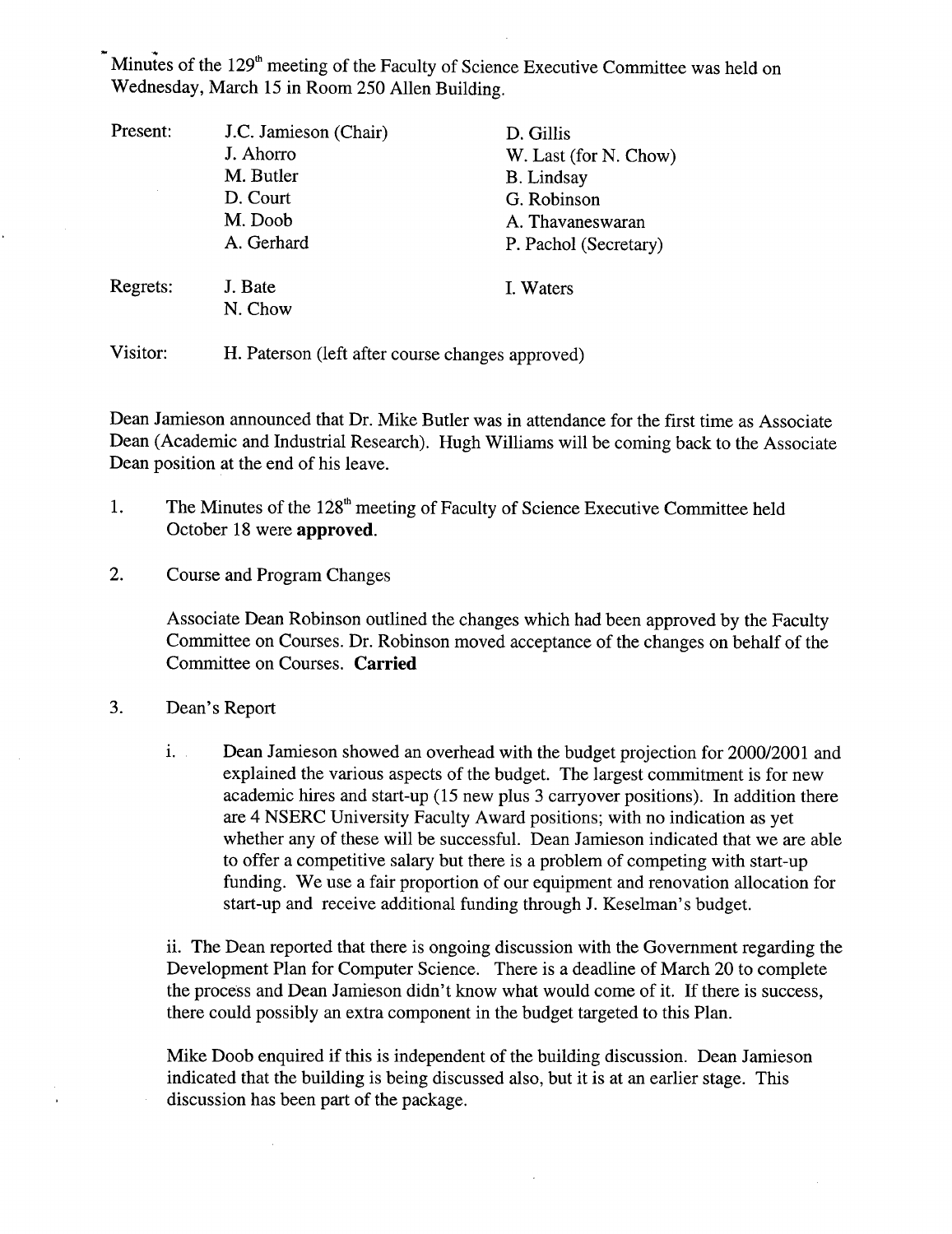- iii. Dean Jamieson reported that, as part our Public Relation's focus, Laura Bean in the Dean's Office has been organising a new display board poster. This board will be displayed at all events in which the Science Office is involved, i.e. Information Days. The approved proof was passed around. Dr. Doob commented on the number sequence which was used. Dr. Gillis suggested that, for next time, thought should be given to the areas of expertise as themes for the poster, i.e. the aquatic biology theme. Gordon Robinson stated that the notion of themes might well be thought of for the future.
- 4. Other Business

یا کے لیے

The Dean mentioned that the next piece of news will be the budget, which he expects will be an Interim Budget until final details are known.

 $\ddot{\phantom{a}}$ 

Meeting adjourned 3:00 p.m.